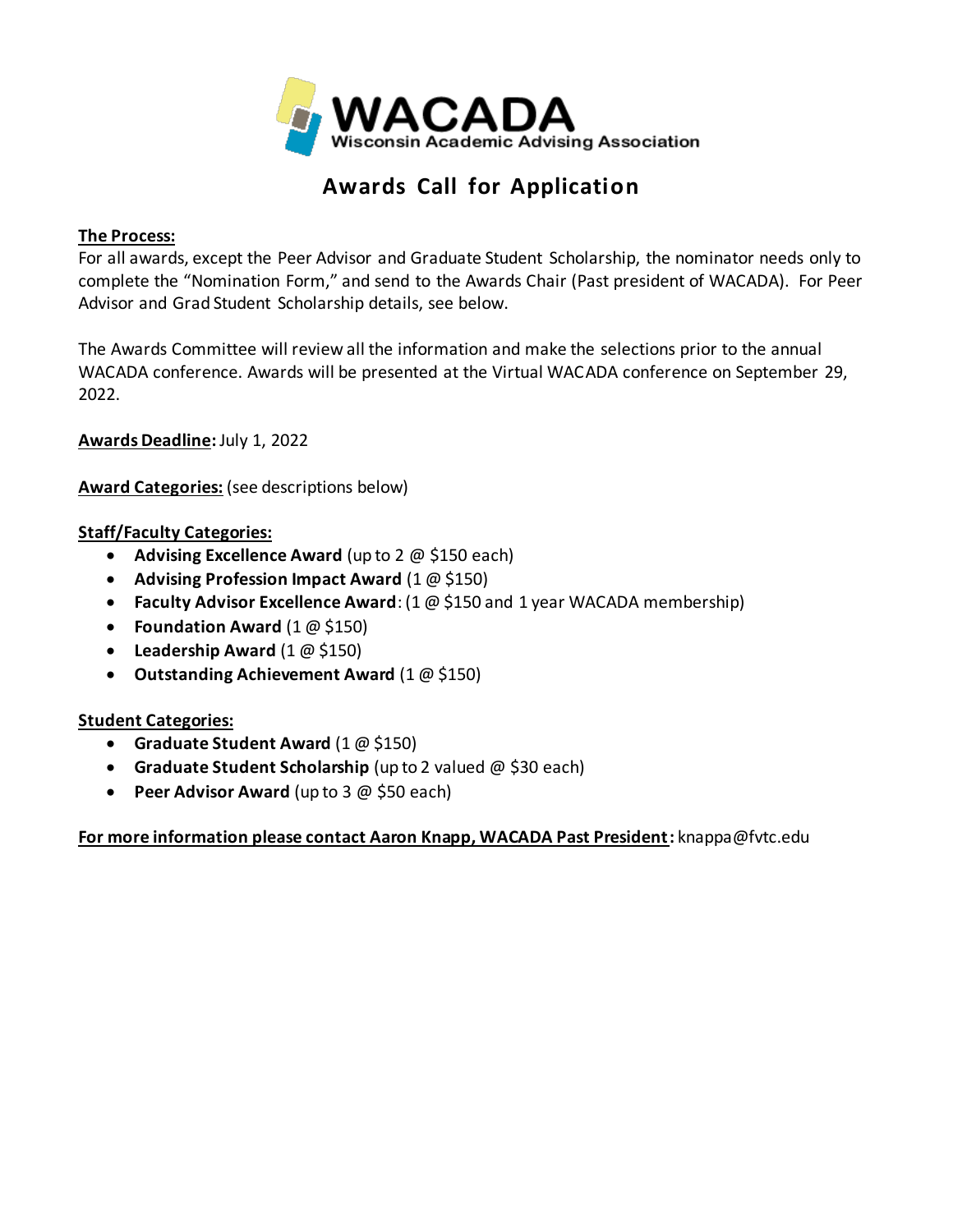

# **Advising Excellence Award**: *(Up to 2 @ \$150 each)*

Nominees for this award will be evaluated on effective advising qualities and practices that distinguish the nominee as an outstanding academic advisor. The criteria for this award are consistent with the criteria for the NACADA national awards guidelines. Evidence may include, but is not limited to:

- Strong interpersonal skills
- Availability & frequency of contact with advisees
- Appropriate referral activity
- Meeting advisees in informal settings
- Use of appropriate information sources
- Opportunity for advisee feedback and/or advisee evaluations
- Caring attitude & behavior which builds strong relationships with advisees
- Monitoring student progress toward academic and career goals
- Mastery of institutional regulations, policies and procedures
- Ability to engage in developmental advising (career and life planning)
- Attendance at and support of advisor development programs
- Perception by colleagues of nominee's advising skills
- Institutional recognition of nominee for outstanding advising

# **Advising Profession Impact Award:** *(for newer professionals; 1 @ \$150)*

Designed to recognize faculty or full-time advisors who have five or fewer years of experience in advising (at any institution) and have made significant impact in their unit, on campus, or in the field of advising.

# **Faculty Advisor Excellence Award**: *(1 @ \$150 and 1 year WACADA membership)*

Nominees for this award will be evaluated on effective advising qualities and practices that distinguish the nominee as an outstanding faculty advisor. The criteria for this award are consistent with the criteria for the NACADA national awards guidelines. Evidence may include, but is not limited to:

- Strong interpersonal skills
- Availability & frequency of contact with advisees
- Willingness to advise and treat the student as an individual of worth and potential that will make the collegiate experience both memorable and positive
- Appropriate referral to information on careers, curricula, scheduling, college success, etc.
- Assist and guide students in developing a program outline (to include internships, co-ops, study abroad, practicum and other options that are specific to the major)
- Effectively facilitate student decision making
- Provide guidance and support to students in the work they do in their chosen major
- Monitor student progress toward academic and career goals
- Mastery of institutional regulations, policies and procedures
- Attendance at and support of advisor development programs
- Perception by colleagues of nominee's advising skills
- Institutional recognition of nominee for outstanding advising